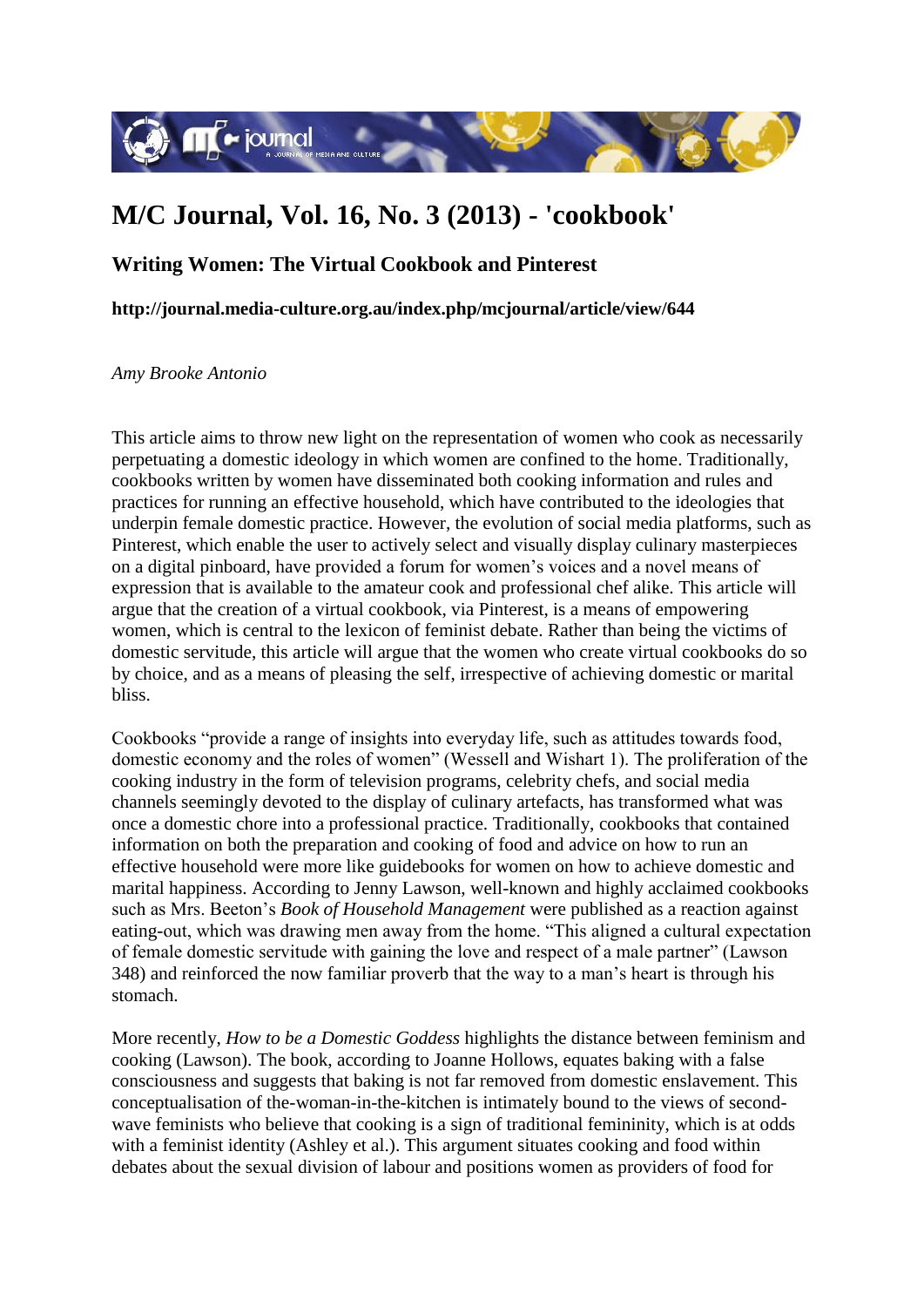others. "Women frequently use food to offer pleasure to family members, yet have difficulty experiencing food as pleasurable themselves, particularly in a domestic context" (Hollows 184). Anne Murcott's *It's a Pleasure to Cook for Him* argues that the choice of what to cook and eat is invariably done in the service of some others. Marjorie DeVault similarly asserts that it is the relationship between cooking and caring that cements the relationship between cooking and femininity, while Charles and Kerr conclude that because women fear gaining weight, they deprive themselves of pleasure and so prepare food for others to give pleasure. Women fundamentally cook to please, and please men in particular (Charles and Kerr). For Charles and Kerr, the pleasure that women get from cooking for men is a by-product of the pleasure they receive from caring for others.

The notion that women cook out of a desire to care for others is an argument left over from the patrilineal delineations outlined in Biblical texts. Western civilisation has drawn its leading metaphors and definitions of gender from the Bible, specifically the Book of Genesis. As a result of the Fall, which proceeded Adam and Eve's sin in the Garden of Eden, the sexual division of labour emerged. Adam was instructed to work, and Eve was punished with the pain of childbearing and motherhood. Traditionalist assumptions posited that the assignment of different tasks and roles to men and women was evidence of the naturalness of their respective responsibilities. This explanation focused on women's reproductive capacity and reiterated motherhood—central to which was an obligation to care for and nurture others—as a woman's chief goal, which was necessary for the continued promulgation of the species (Lerner).

In the nineteenth century, the credibility of this argument was questioned and a scientific explanation was used to justify patriarchy and women's place within the home. Darwinian theories continued to define women according to their maternal role and justified their exclusion from economic and educational opportunities on the grounds that this was in the best interests of the survival of the species (Lerner). This contributed to the prevailing "cult of domesticity" that was the hallmark of the nineteenth and beginning of the twentieth century. According to this ideological position, true women were supposed to devote themselves to unpaid domestic labour and refrain from paid work. Each of these positions served to reinforce women's responsibility within the home and, for centuries, women have participated in their own subordination by internalising the proscriptive belief that they exist solely to propagate the human race.

If caring and nurturing others is the condition on which cooking is deemed to be "feminine", then cooking to please oneself should negate the argument that cooking is a "feminine" activity. This article will suggest that the creation of virtual cookbooks on Pinterest enables women to resist societies continued attempts at defining femininity in increasingly restrictive ways. It will be argued that women who create virtual cookbooks do so by choice and as a means of pleasing the self. The representation of celebrity chef Nigella Lawson will be used to elucidate the reconceptualisation of cooking as a pleasurable activity. She is able to distinguish between leisure time and work-related culinary activity and, in so doing, she is represented as enjoying cooking in and of itself, not as a domestic responsibility. Building on this notion of cooking as pleasure, it will be argued that women who create virtual cookbooks on Pinterest do so by choice, for both personal and professional reasons, and irrespective of a desire to please others.

Whilst Pinterest has raised significant debate as to whether or not it actually perpetuates gender stereotypes traditionally associated with cooking and femininity, this article will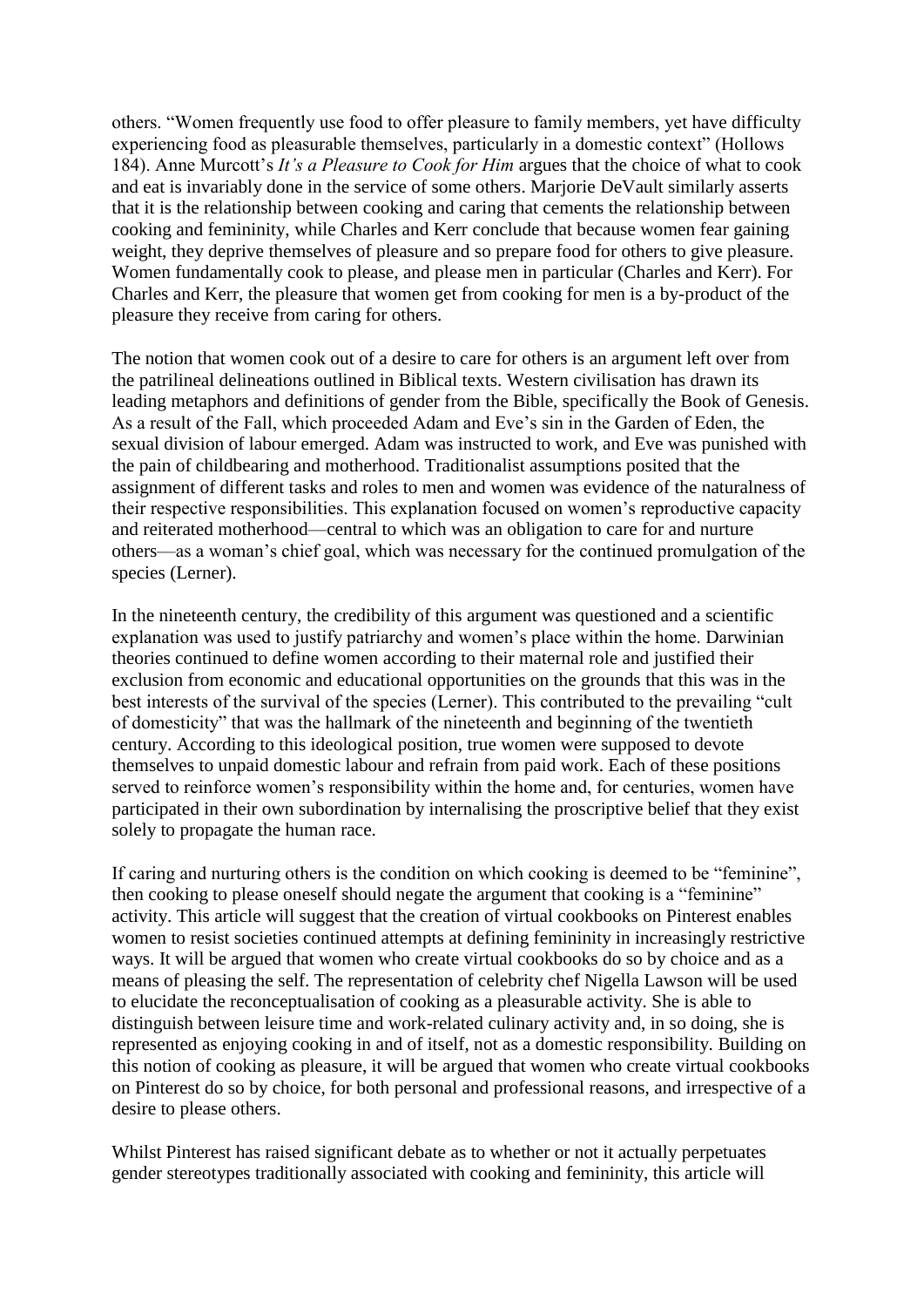suggest that the desire to cook and a belief in equal rights for women are not mutually exclusive. For the purpose of this article, feminism and contemporary femininity are articulated around the idea of choice. Women are not choosing to create virtual cookbooks on Pinterest for the benefit of men. They are choosing to embrace this platform and are using it as a means of creative expression and an outlet of empowerment that transforms cooking from a domestic chore into an activity with public significance. This "promotes a new female relationship with food, enabling the other sides of femininity, those subversive, darker, abject possibilities to surface" (Lawson, Food Legacies 361), which ultimately grants women moments of agency and transcendence through cooking.

Nigella Lawson, who cooks out of a desire for solitary pleasure, epitomises the changing nature of the cookbook throughout the last century. In *Feast*, she advocates the need for selfsatisfaction and independence: "At its most basic, perhaps, is the quiet satisfaction of knowing one is fending for oneself, the instrument of one's own survival" (4). According to Elisabeth Nathanson, "thinking about cooking as personally satisfying, rather than as a task associated with taking care of one's family, denotes a new articulation of contemporary femininity" (318). For the purpose of this article then, feminism simply refers to the notion of choice and pleasing the self.

Cooking is no longer an activity conducted solely by women in the privacy of their own home, for the purpose of caring for others. Female celebrity chefs, such as Nigella Lawson, draw attention to a particular ethos of pleasing the self as opposed to others. According to Jenny Lawson, Nigella Lawson renegotiates her cooking duties for her own cause (*Food Legacies*). She disrupts notions of female care and responsibility by "embracing selfsatisfaction and indulgence" (Lawson, Disturbing 82) and, in this way, she negotiates a feminine identity that "hovers between the polarised figures of 'the feminist' and 'the housewife'" (Hollows 180). According to Hollows, Nigella Lawson's work offers an alternative way of imagining women's relationship to food, which is based on the pleasure of cooking and eating, rather than pleasing others. The Nigella Lawson cooking philosophy posits that cooking should be pleasurable and should start from a desire to eat. Lawson is represented as aware of what she wants to eat and she does not defer to the preferences of others. She separates cooking from the notion of "cooking for", which allows us to appreciate cooking as a pleasure in, and of, itself. It should be noted, however, that Nigella Lawson is a successful businesswoman who has made her success from her status as a woman-in-thekitchen. Her programs are carefully constructed to show her prioritising leisure time and cooking to please the self (Lawson, Food Legacies). Although Lawson has encouraged women to cook to please, this is not the sole reason why she cooks. Her brand identity depends on her appearing as though she cooks for pleasure and yet she is undoubtedly, at least in part, driven by economic motivations.

Although the cookbooks of the past have promoted a particular lifestyle for other women to emulate (Lawson, Disturbing), they nevertheless represented elements of the private sphere where women were able to wield authority and bequeath their knowledge to other women (Theophano). Throughout history, Janet Theophano notes, women have shared their prize recipes as a vehicle for making themselves visible. As early as the eighteenth century, cookbooks were a way for women to gain economic independence and authority. The formation of cookbooks provided women with an opportunity to enter the professional domain of culinary writing, which served to remove cooking from domestic life. Flora Pell's *Our Cookery Book*, first published in 1916, blurred the boundary between the notion of private and public spheres. Pell advocated that a woman's place was in the home and she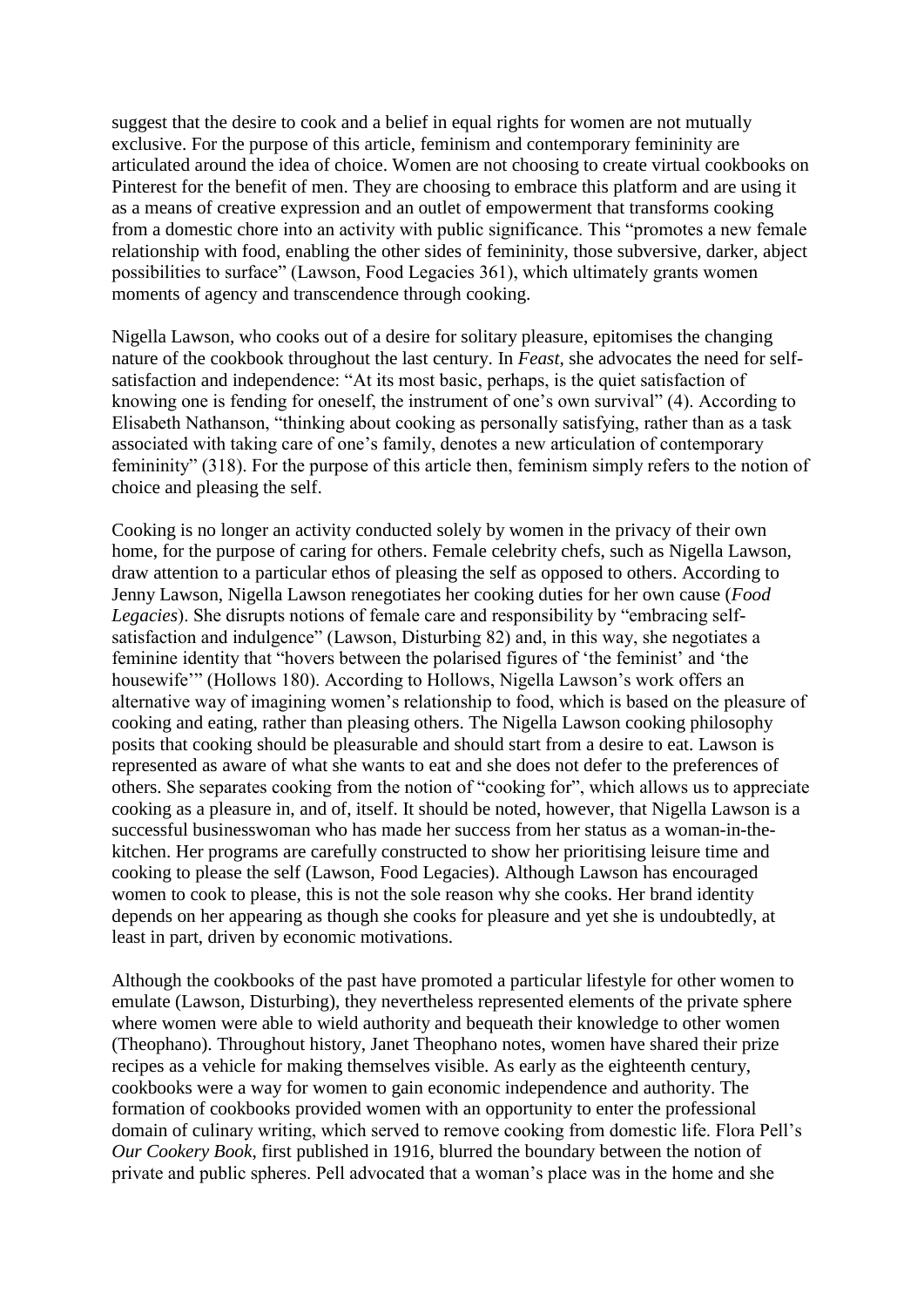upheld socially conservative gender roles and yet she was, paradoxically, a career woman who remained unmarried until she was sixty years old (Wessell and Wishart). Pell's cookbook reinforced stereotypes of the woman-in-the-kitchen and domestic goddess, whose primary occupation in life was to please others and men in particular.

The emergence of Pinterest in 2010, however, a virtual platform that enables the user to post and share images of whatever they choose, has further transformed cooking from a "chore without glamour or choice" (Wessell and Brien 87) into an optional, albeit pleasurable, form of play. This innovative platform has opened up new possibilities for users, more than 70 per cent of whom are women, to find novel means of personal expression via the creation of virtual cookbooks. Pinterest has been self-defined as a space that is perfect for recipe sharing, which is not dissimilar to the practice of compiling family recipes into a book and cutting and pasting extracts from a magazine into one's own personal collection. Pinterest, however, enables the user to share this collection with others and transforms what has been seen as a private practice into a public activity. Pinterest has transformed the creation of a personal recipe collection from a domestic chore into a commercial venture, which is evident when scrolling through endless pins promoting catering businesses and cake-baking services. Pinterest is, potentially, a great tool for enhancing and even structuring the user's culinary dreams.

The platform has not been without its critics who are polarized, between those who believe that women who use this tool to curate digital recipe collections are in some way undoing or even killing feminism by pinning images that reinforce stereotypes of femininity, and those who believe that because women are pinning these images by choice, it defies traditional notions of femininity previously attached to cooking. The former view posits that female users of Pinterest are pinning images that are aligned with the "traditional" woman, such as cooking, do-it-yourself home-wares and crafts, rather than the "modern" woman who does not want to be seen as different from a man. Advocates of Pinterest, in contrast, argue that the platform is a natural path for reform, noting, in particular, the increased opportunity it provides women for voice and creative expression. This latter position supports the central premise of this article, which suggests that a woman can have both an interest in cooking and a belief in equal rights for women. In the words of Antonia Hayes "we have the luxury of choosing what sort of woman we want to be, including the freedom to be both a feminist and a connoisseur of cauliflower pizzas" (online). Pinterest celebrates the fact that there is no right or wrong way to be a woman. As a platform, Pinterest allows women to rewrite the meanings that have been assigned to them as passive individuals, devoid of a voice, and provides women with the opportunity for expression through the self-publication of digital cookbooks.

In Amy Odell's *How Pinterest is Killing Feminism*, she labels Pinterest "the Mormon housewife's image bookmarking service of choice", which creates a "Stepford Wife" version of identity that is hollow and uncreative. Odell argues that the user-generated content, which is made up predominantly of recipes, home décor, fitness, and fashion, is evidence that women are conditioned to "seek out the retrograde, materialistic content that women's magazines have been hawking for decades" (online). She further asserts that, "adult women are still conditioned to think about diet and exercise and looking beautiful … so it makes sense that they'd pin these things" (online). She takes particular issue with the diet recipes on Pinterest, such as low-carbohydrate pizza crusts made with crumbed cauliflower, which she argues are indicative of women's internalised belief that they must be thin in order to be beautiful. This is an image that she argues is synonymous with women's magazines and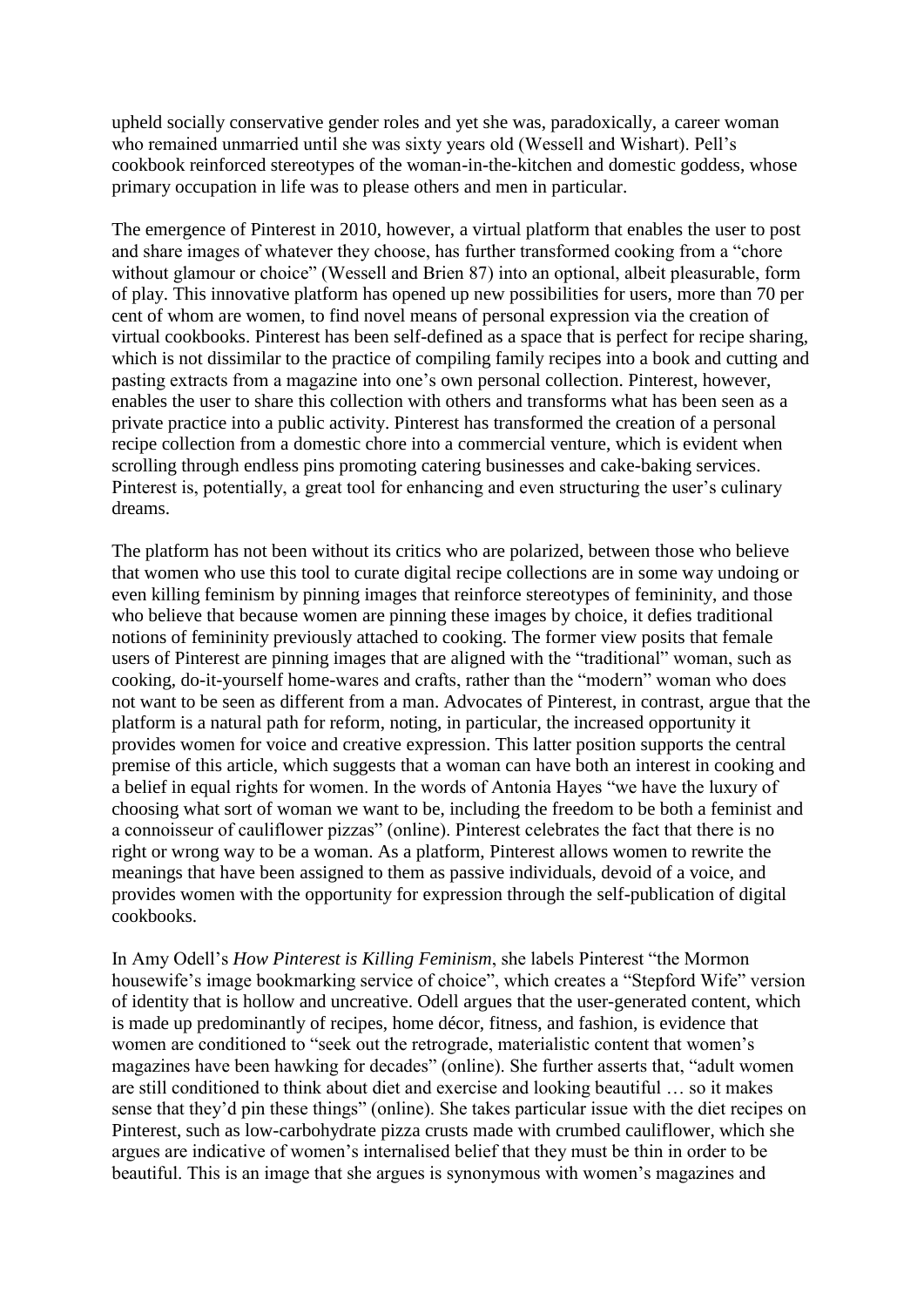Pinterest alike, which she sees as being similarly inundated with images of unrealistic body types. The difference, however, which Odell overlooks, is that the content on Pinterest does not bombard us like a magazine or billboard. The content on Pinterest is user-generated; it is uploaded by our fellow Pinterest users. Women are curating their own experience on the site. They are not victims but actors.

Odell's stance is the antithesis of a feminist argument as it makes women the victims of the media. In order to buy into her argument, you have to assume that all female Pinterest users are one dimensional and easily led, which hardly sounds like a powerful feminist position. Odell's argument also neglects the role played by male chefs, such as Jamie Oliver, whose recipe books are attempting to curb the obesity epidemic, by focusing on quick and easy meals that are also nutritionally beneficial, hence their respective titles underlining that they are "30-minute" and "15-minute meals". Given that the latter involves the atempted preparation of an entire meal in 15-minutes, you can rest assured that you will be eating salads that can easily be tossed together in this stringent time frame, rather than sweets and treats. That being said, no one is accusing Oliver of being a victim of the media's unrealistic portrayal of the human body simply because he advocates the cooking of healthy recipes. This begs the question as to why women who pin healthy recipes, such as cauliflower pizza crusts, and create virtual cookbooks are necessarily victims of the unattainable body syndrome.

Odell suggests that cooking and feminism are mutually exclusive and she makes the uncomfortable suggestion that by pinning diet recipes that perpetuate negative body image, and posting and disseminating pretty pictures of culinary delights, women are, as the title of her post suggests, killing feminism. Odell's diatribe is being met with fierce opposition by Pinterest users who identify as post-feminists. Post-feminists posit that gender equality has been achieved and that women are free to choose their lifestyles in both public and private worlds (Nathanson). This article builds on the premise that pinners perform post-feminism and that women curate visual manifestations of their capacity to "have-it-all"; choice, empowerment and licensed transgression. Nathan Jurgenson, the author of "Pinterest and Feminism" argues that Pinterest is giving women what they want, which is the whole point. In the same way that Nigella Lawson cooks out of a desire for solitary pleasure, women are using Pinterest as a form of leisure time entertainment that is separate from work time. The creation of virtual cookbooks on Pinterest is a pastime that women engage in selfishly. It is an escape from their domestic responsibilities because it is something that they do for themselves and no one else. Amelia McDonnell acknowledges that she wants to spend time drooling over a recipe that she intends to make on the weekend and invites Odell to share the pork chops she made—the recipe for which she found on Pinterest and cooked for herself because she is single and happy. Her satirical response to Odell reinforces the notion of selfsatisfaction and independence that accompanies cooking. Like Nigella Lawson, who promotes a fantasy of domestic pleasure on her own terms, both women renegotiate what it means to be a public woman disseminating cooking practices (Lawson, Food Legacies).

Antonia Hayes rejects Odell's premise that Pinterest is killing feminism and accuses the latter of perpetuating the sexism that continues to pervade society. Hayes acknowledges that you can have an interest in cooking and interior design, whilst simultaneously espousing beliefs in equal rights for women: "Kitchen porn and feminism aren't mutually exclusive" (online). As a self-proclaimed feminist and Pinterest user, with an ever-expanding virtual cookbook, it is easy to resent Odell's remark that pinning photos of cauliflower crust pizzas is setting the women's movement back decades. As Hayes asserts "it's just as damaging to tell women that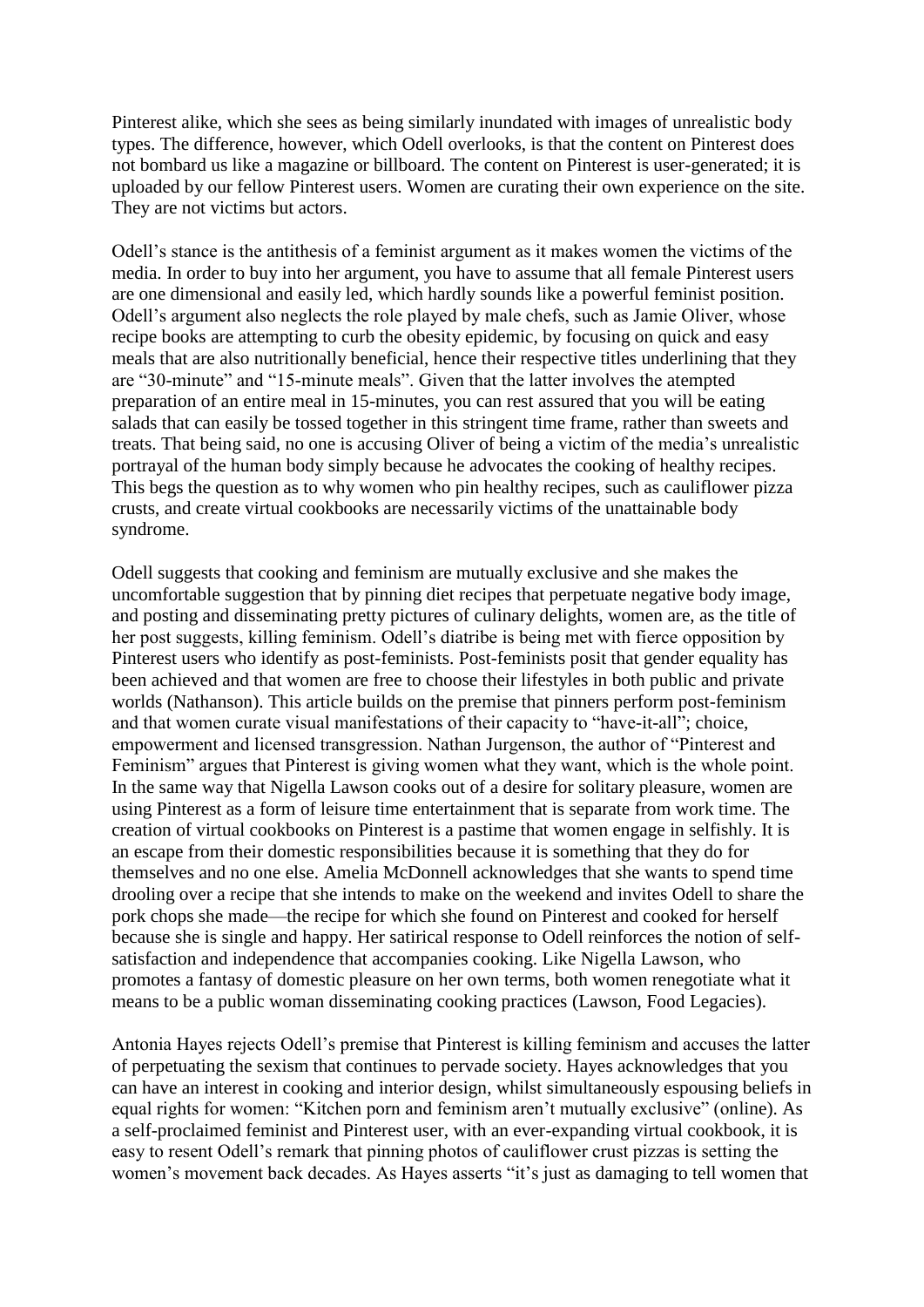they're killing feminism by liking pretty pictures as it is to tell them that in order to be feminine you must dress, act, look a certain way. It's the same constructed view albeit from a different angle" (online). Self-proclaimed feminists like Odell, who tell us that "only a certain kind of woman (the Pinterest-rejecting, domesticity hater) deserves equal rights and respect" (online), are actually perpetuating the sexism that they are trying to combat. In so doing, they pose questions about notions of agency, choice and desire, which speak to longstanding debates and dilemmas in feminist theory.

Since when did it become anti-feminist to like something that is visually pleasing? I have a Pinterest account and I am a feminist. However, if recent criticism on Pinterest is to be believed, these two things are antithetical. If traditional femininity posits that women should be passive, submissive, and silent, then the very nature of Pinterest, which requires the user to actively choose, post, and share images with others, is the very antithesis of these traits. Pinterest users, who create virtual cookbooks out of a desire to please the self, irrespective of any domestic obligations, are active, dominant and communicative. Women are choosing to publish cookbooks in their leisure time, which stands in direct to contrast to the productive demands of work time. Pinterest, a platform renowned for its capacity to render even the most productive individuals into serial procrastinators and time wasters, is the epitome of a leisure time activity. Rather than cooking for their husbands and children, as is their "heavenappointed mission," according to Flora Pell, women are scrolling through pins, creating a virtual cookbook of the culinary delights that they will make for themselves to enjoy.

## **References**

Ashley, Bob, Joanne Hollows, Steve Jones, and Ben Taylor. *Food and Cultural Studies*. London and New York: Routledge, 2004.

Charles, Nickie, and Marrion Kerr. *Women, Food and Families: Power, Status, Love, Anger*. Manchester: Manchester UP, 1988.

DeVault, Marjorie. *Feeding the Family: The Social Organisation of Caring as Gendered Work*. Chicago: Chicago UP, 1994.

Hayes, Antonio. "Pinterest and the Modern Feminist." 2012. 5 Apr. 2013 ‹http://www.stuff.co.nz/life-style/life/7803000/Pinterest-and-the-modern-feminist›

Hollows, Joanne. "Feeling Like a Domestic Goddess: Post-feminism and Cooking." *European Journal of Cultural Studies* 6.2 (2003): 179–202.

Jurgenson, Nathan. "Pinterest and Feminism." *The Society Pages*. 5 Mar. 2012. 25 Mar. 2013 ‹http://thesocietypages.org/cyborgology/2012/03/05/pinterest-and-feminism›

Lawson, Jenny. "Disturbing Objects: Making, Eating and Watching Food in Popular Culture And Performance Practice." *Platform* 3.2 (2008): 79–99.

Lawson, Jenny. "Food Legacies: Playing the Culinary Feminine." *Women and Performance: A Journal of Feminist Theory* 21.3 (2011): 337–66.